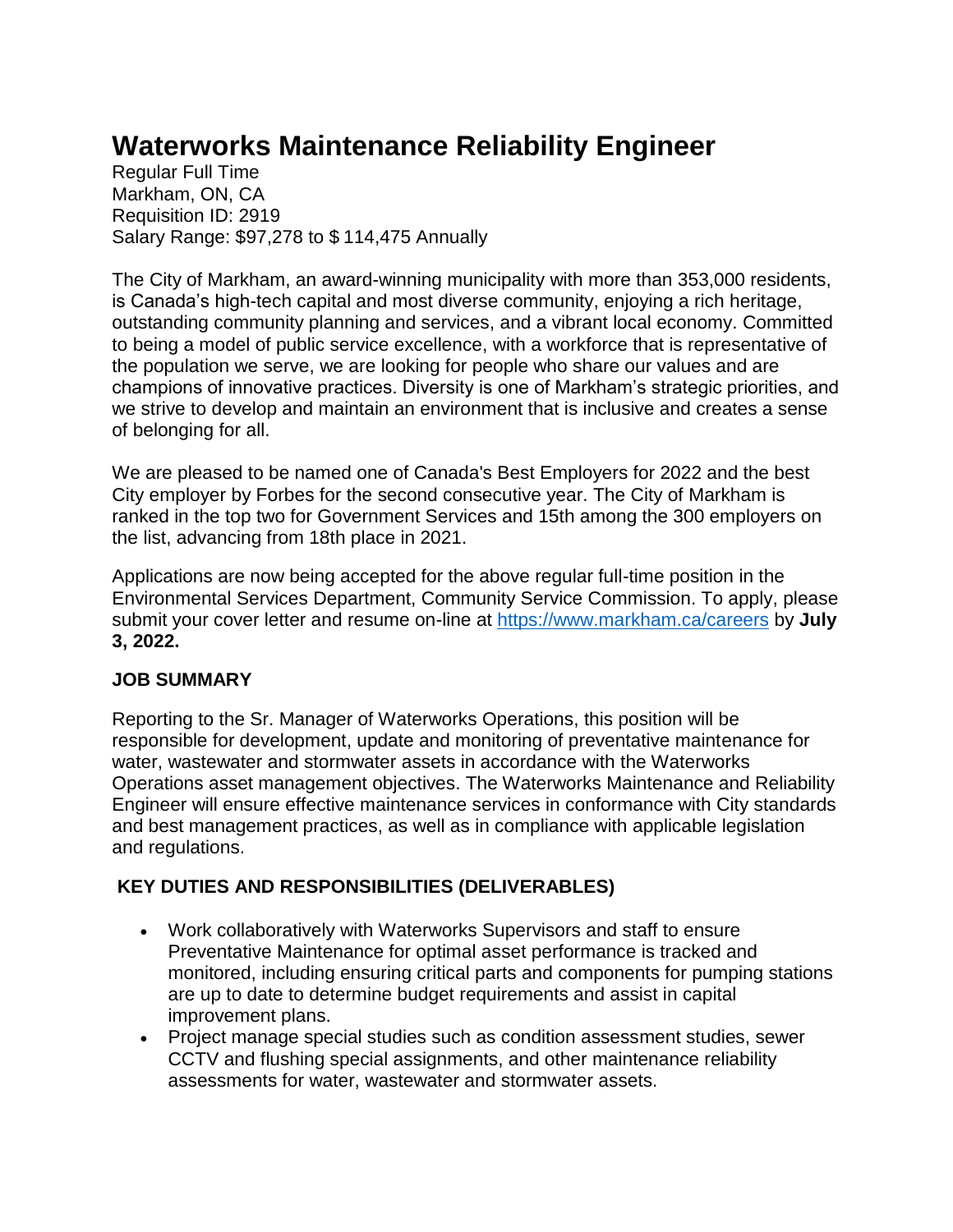- Provide technical advice and guidance on asset failure modes, reliability maintenance to increase the life expectancy, reduce repair costs and avoid interruption of services.
- Conduct research and analyze specialized systems information in order to prepare technical documentation, reports and statistical analysis, and provide recommendations on trends. This includes actively participate on the Product Approval Committee (PAC) for the research and investigation for evaluating new products for the PAC evaluation and discussion.
- Participate in the capital planning exercise. Provide guidance and technical advice on the implementation / integration of replaced or new systems. Preparing Scopes of Work and technical information for tender documents, contracts and requests for quotations.
- Assist in developing new procedures, process mapping, guidelines, training material for new processes related to Waterworks Operations.
- Liaise with various government agencies, consultants, City's internal departments to ensure the planned Waterworks Operation's small capital projects are executed.
- Maintain positive working relationships with contractors and monitor their services; compare prices and make recommendations to achieve cost savings. Prepare and issue Vendor Performance Evaluation reports and manage in accordance with Regional Purchasing guidelines when necessary.
- Schedule and lead site visits with others to review equipment drawings, investigations and failure analysis as required. Review asset records of existing equipment and provide updated information for newly installed equipment.
- Promote energy savings for all facilities by working collaboratively with City staff; take advantage of the incentive programs to increase the efficiency of operations.
- Act for Waterworks Supervisors and provide back-up support on technical and administrative capacities on as needed basis.
- Other related duties as assigned.

### **MINIMUM EDUCATION AND EXPERIENCE REQUIRED**

- Bachelors Degree in Civil, Chemical, Environmental Engineering or applied science discipline; or Ontario College diploma with CET eligibility from environmental, science, mechanical, electrical, GIS program, eligible to become a member of Professional Engineering of Ontario (PEO).
- A minimum of 5 to 7 years experience in municipal water, wastewater and/or stormwater projects.
- Ministry of the Environment (MECP) Operator-in-Training (OIT) on Water Distribution (WD) and Wastewater Collection (WWC) are considered assets. Over time, this position is expected to apply and obtain the MECP Level II licenses on Water Distribution (WD) and Wastewater Collection (WWC).
- Strong understanding of relevant Federal and Provincial regulations and requirements, including but not limited to the Ontario Building Code, Ontario Water Resources Act, Clean Water Act, Ontario Environmental Protection Act,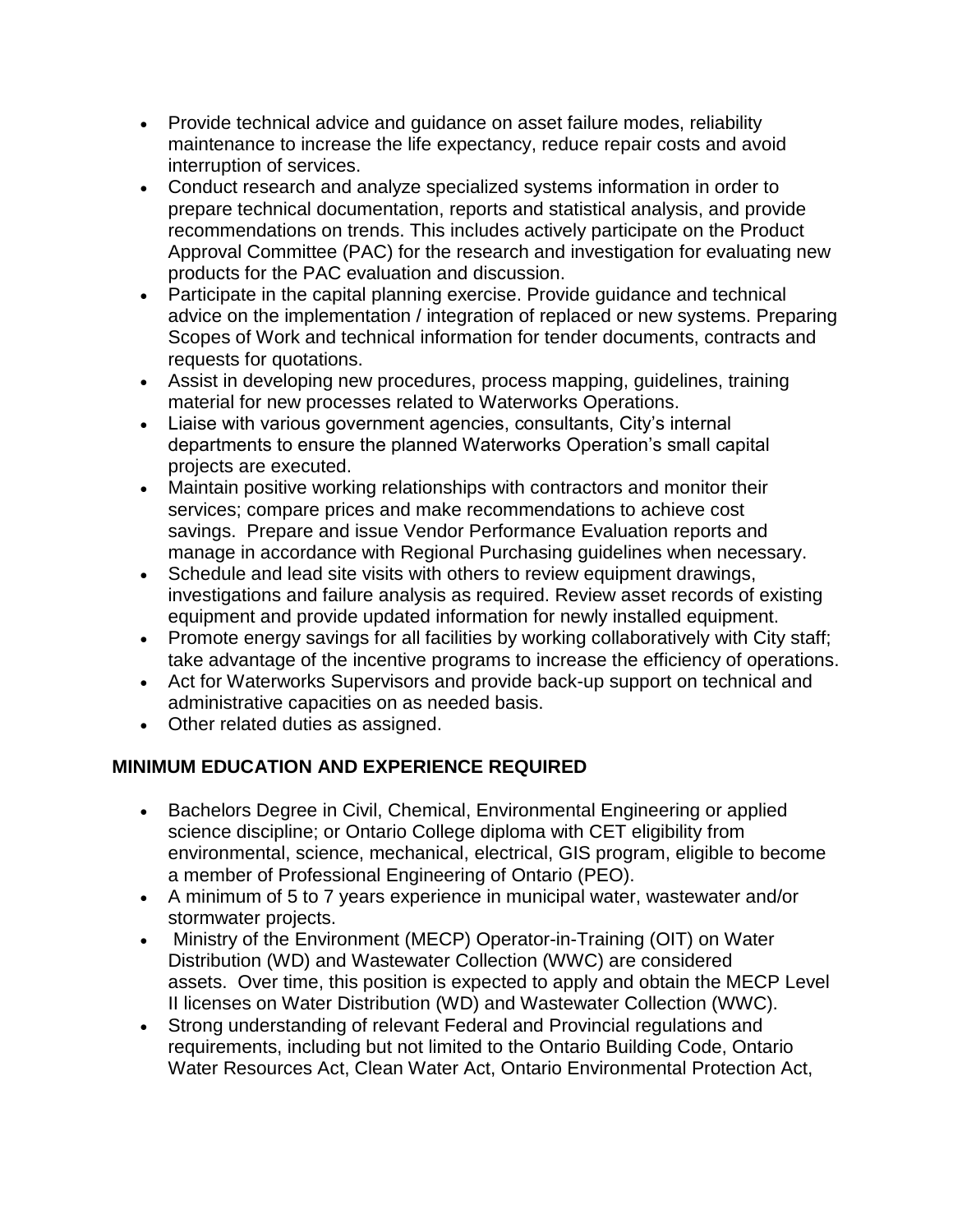Canadian Standard Association standards, Occupational Health and Safety Act, and Technical Standards and Safety Authority Standards.

- Advanced computer skills and familiarity in the relevant software applications (Computerized Maintenance Management software, GIS, Database operation and/or design).
- A Six Sigma Certification is considered an asset.
- Broad knowledge of mechanical, electrical, chemical, and water/wastewater facilities; understand their interaction, life cycle, required maintenance and performance indicators.
- Ability to review and analyze technical mechanical and building drawings and specifications.
- A team player with ability to work with multidisciplinary teams in order to conduct day to day business.
- Possess excellent verbal and written communication, organization and problem solving skills.
- Demonstrate a commitment to continuous improvement and customer service.
- Excellent reasoning, administrative, research and analytical skills.
- Well-developed computer skills and working knowledge of spreadsheets, database and word processing.

## **CORE BEHAVIOURS**

- **Service Excellence:** Meets or exceeds service standards when interacting with customers in the community and in the organization.
- **Change & Innovation:** Responds positively and professionally to change and helps others through change.
- **Teamwork & Relationship Building:** Interacts with others in an inclusive, collaborative and respectful way that creates effective working relationships.
- **Communication:** Communicates in a clear, professional and respectful way; demonstrates active listening.
- **Accountable & Results Oriented:** Demonstrates ethical behaviour and accountability, aligns with City values, and abides by relevant policies and legislation.
- **Management & Leadership:** Demonstrates self-management, professionalism and engagement; leads by example.

The City of Markham is committed to inclusive, accessible and barrier free employment practices and to creating a workplace that reflects and supports the diversity of the community we serve. Please let us know if you require an accommodation and we will work with you to ensure a barrier free hiring process.

The City of Markham has established a mandatory vaccination requirement for staff related to the COVID-19 pandemic. As a result, should you be a successful candidate for a position with the City of Markham you will be required to provide proof of full vaccination upon a conditional offer of employment. Should you require accommodation in accordance with the Human Rights policy with respect to your